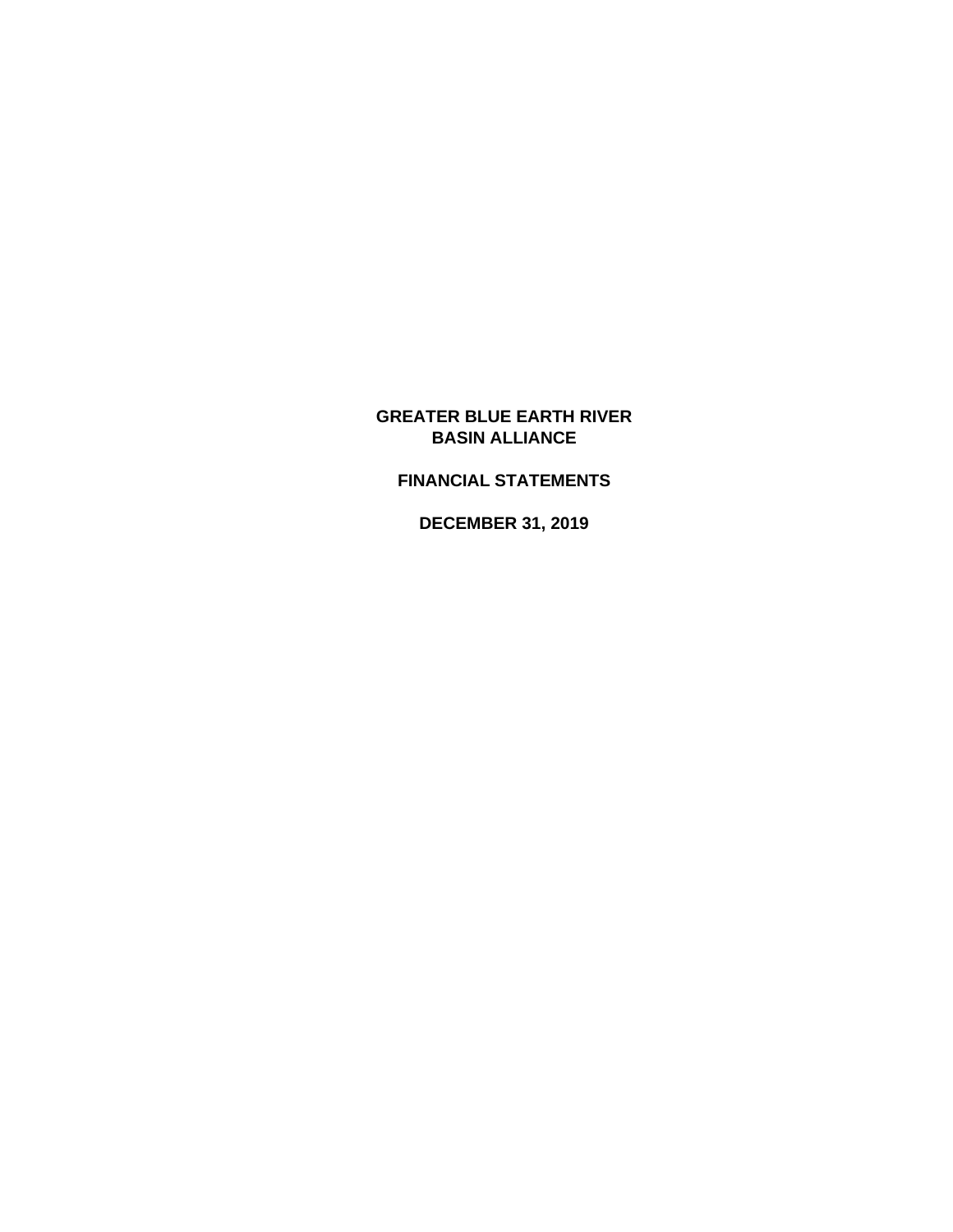# **GREATER BLUE EARTH RIVER BASIN ALLIANCE TABLE OF CONTENTS FOR THE YEAR ENDED DECEMBER 31, 2019**

| <b>FINANCIAL SECTION</b>                                                                                   | Page              |
|------------------------------------------------------------------------------------------------------------|-------------------|
| Independent Auditor's Report                                                                               | 1                 |
| <b>BASIC FINANCIAL STATEMENTS</b>                                                                          |                   |
| Statement of Net Position and Governmental Fund Balance Sheet                                              | 3                 |
| Statement of Activities and Governmental Fund Revenues,<br><b>Expenditures and Changes in Fund Balance</b> | 4                 |
| Notes to the Financial Statements                                                                          | 5                 |
| <b>REQUIRED SUPPLEMENTARY INFORMATION</b>                                                                  |                   |
| Budgetary Comparison Statement, Budget and Actual, General Fund                                            | 10                |
| <b>ADDITIONAL REPORTS</b>                                                                                  |                   |
| Minnesota Legal Compliance                                                                                 | 11                |
| Report on Internal Control                                                                                 | $12 \overline{ }$ |
| Schedule of Findings and Responses                                                                         | 14                |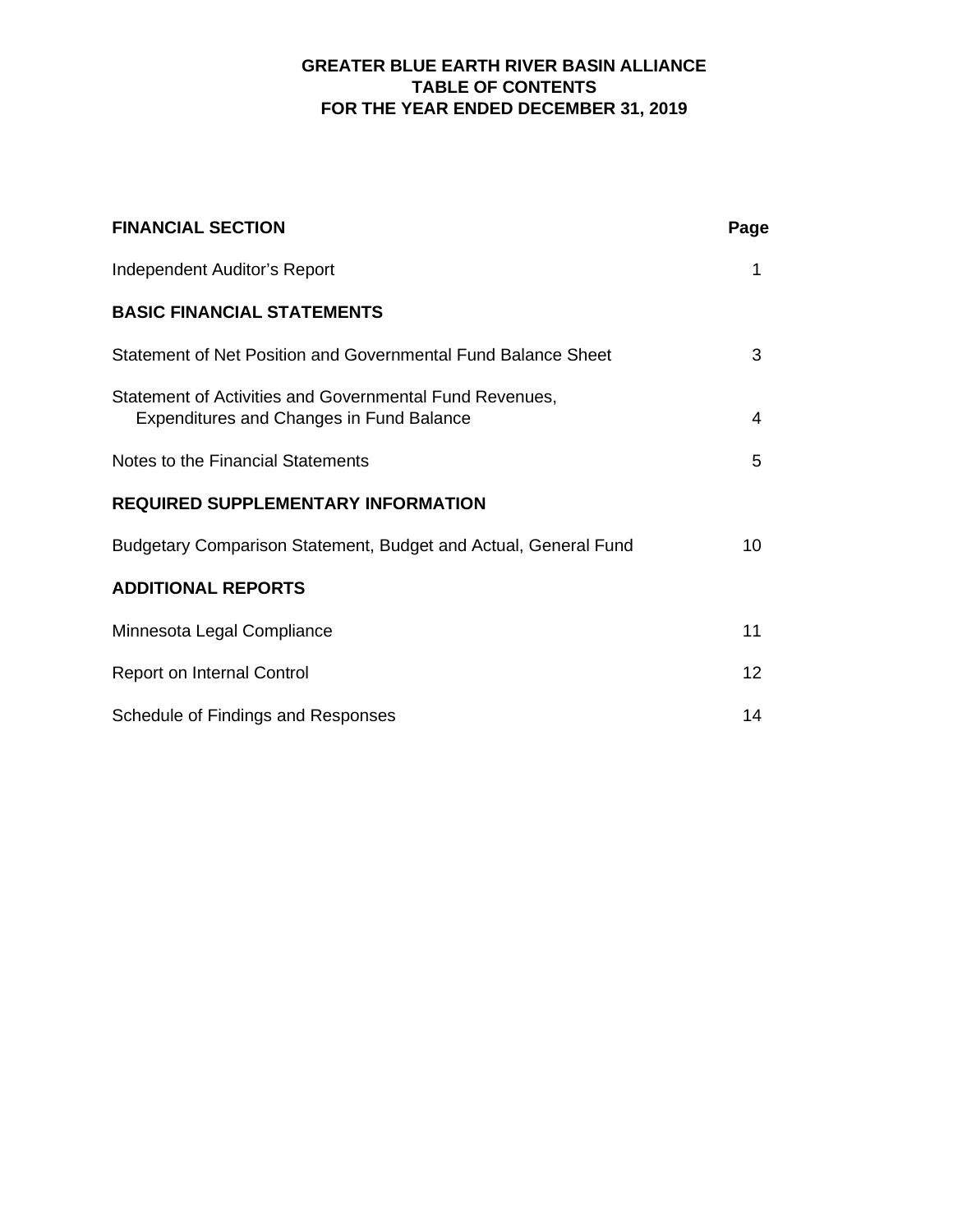**PETERSON COMPANY LTD.**<br>CERTIFIED PUBLIC ACCOUNTANTS 570 Cherry Drive | Waconia, Minnesota 55387

# **INDEPENDENT AUDITOR'S REPORT**

To the Board of Supervisors Greater Blue Earth River Basin Alliance Windom, Minnesota

#### **Report on the Financial Statements**

We have audited the accompanying financial statements of the governmental activities and the general fund of Greater Blue Earth River Basin Alliance, Windom, Minnesota, as of and for the year ended December 31, 2019, and the related notes to the financial statements, which collectively comprise Greater Blue Earth River Basin Alliance's basic financial statements as listed in the table of contents.

#### **Management's Responsibility for the Financial Statements**

Management is responsible for the preparation and fair presentation of these financial statements in accordance with accounting principles generally accepted in the United States of America; this includes the design, implementation, and maintenance of internal control relevant to the preparation and fair presentation of financial statements that are free from misstatement, whether due to fraud or error.

#### **Auditor's Responsibility**

Our responsibility is to express opinions on these financial statements based on our audit. We conducted our audit in accordance with auditing standards generally accepted in the United States of America and the standards applicable to financial audits contained in *Government Auditing Standards,* issued by the Comptroller General of the United States. Those standards require that we plan and perform the audit to obtain reasonable assurance about whether the financial statements are free from material misstatement.

An audit involves performing procedures to obtain audit evidence about the amounts and disclosures in the financial statements. The procedures selected depend on the auditor's judgment, including the assessment of the risks of material misstatement of the financial statements, whether due to fraud or error. In making those risk assessments, the auditor considers internal control relevant to the entity's preparation and fair presentation of the financial statements in order to design audit procedures that are appropriate in the circumstances, but not for the purpose of expressing an opinion on the effectiveness of the entity's internal control. Accordingly, we express no such opinion. An audit also includes evaluating the appropriateness of accounting policies used and the reasonableness of significant accounting estimates made by management, as well as evaluating the overall presentation of the financial statements.

We believe that the audit evidence we have obtained is sufficient and appropriate to provide a basis for our audit opinions.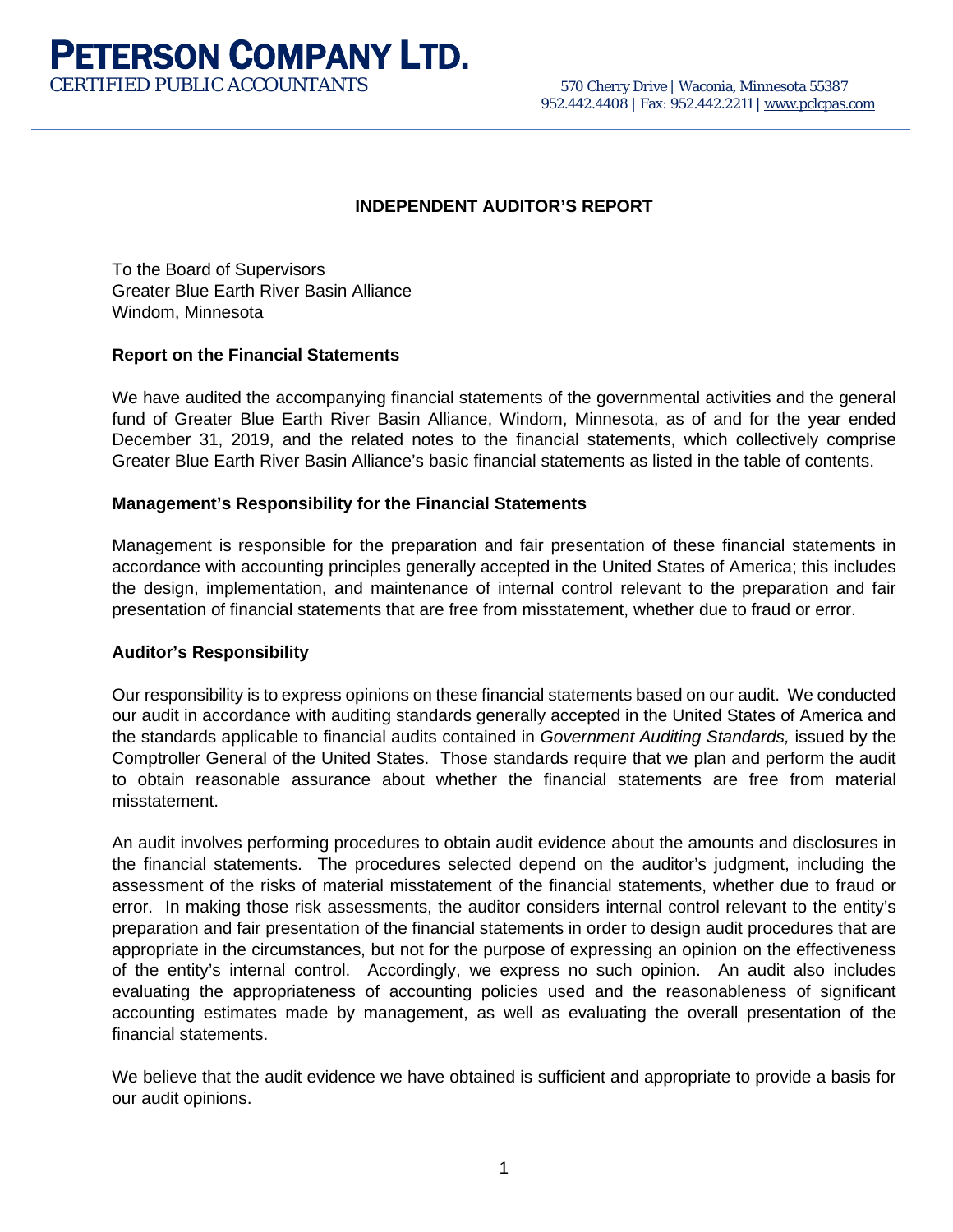# **Opinions**

In our opinion, the financial statements referred to above present fairly, in all material respects, the respective financial position of the governmental activities and the general fund of Greater Blue Earth River Basin Alliance as of December 31, 2019, and the respective changes in financial position for the general fund for the year then ended in accordance with accounting principles generally accepted in the United States of America.

# **Other Matters**

## *Required Supplementary Information*

Management has omitted the management's discussion and analysis that accounting principles generally accepted in the United States of America require to be presented to supplement the basic financial statements. Such missing information, although not part of the basic financial statements, is required by the Governmental Accounting Standards Board, who considers it to be an essential part of financial reporting for placing the basic financial statements in an appropriate operational, economic, or historical context. Our opinion on the basic financial statements is not affected by this missing information.

Accounting principles generally accepted in the United States of America require that the budgetary comparison statement on page 10 be presented to supplement the basic financial statements. Such information, although not a part of the basic financial statements, is required by the Governmental Accounting Standards Board who considers it to be an essential part of financial reporting for placing the basic financial statements in an appropriate operational, economic, or historical context. We have applied certain limited procedures to the required supplementary information in accordance with auditing standards generally accepted in the United States of America, which consisted of inquiries of management about the methods of preparing the information and comparing the information for consistency with management's responses to our inquiries, the basic financial statements, and other knowledge we obtained during our audit of the basic financial statements. We do not express an opinion or provide any assurance on the information because the limited procedures do not provide us with sufficient evidence to express an opinion or provide any assurance.

# **Other Reporting Required by** *Government Auditing Standards*

In accordance with *Government Auditing Standards*, we have also issued our report dated October 12, 2020, on our consideration of the Greater Blue Earth River Basin Alliance's internal control over financial reporting and on our tests of its compliance with certain provisions of laws, regulations, contracts, and grant agreements and other matters. The purpose of that report is to describe the scope of our testing of internal control over financial reporting and compliance and the results of that testing, and not to provide an opinion on internal control over financial reporting or on compliance. That report is an integral part of an audit performed in accordance with *Government Auditing Standards* in considering Greater Blue Earth River Basin Alliance's internal control over financial reporting and compliance.

*Peterson Company Ltd*

PETERSON COMPANY LTD Certified Public Accountants Waconia, Minnesota

October 12, 2020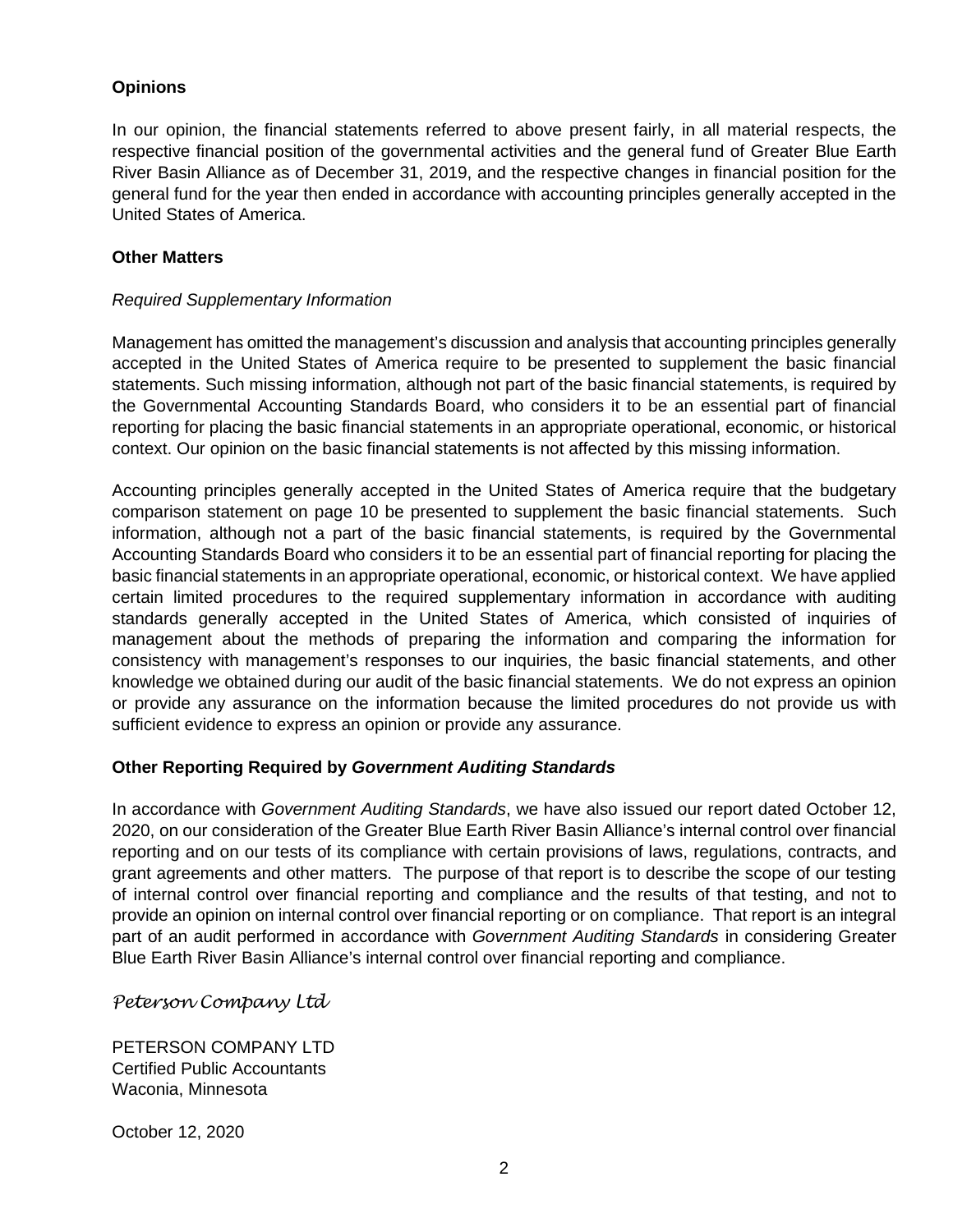# **GREATER BLUE EARTH RIVER BASIN ALLIANCE WINDOM, MINNESOTA STATEMENT OF NET POSITION AND GOVERNMENTAL FUND BALANCE SHEET DECEMBER 31, 2019**

|                                  | General<br>Fund |         |                         | Adjustments |                          | Statement of<br><b>Net Position</b> |  |
|----------------------------------|-----------------|---------|-------------------------|-------------|--------------------------|-------------------------------------|--|
| <b>Assets</b>                    |                 |         |                         |             |                          |                                     |  |
| Cash                             | \$              | 138,900 | \$                      |             | \$                       | 138,900                             |  |
| Due from Other Governments       |                 | 80,095  |                         |             |                          | 80,095                              |  |
| <b>Total Assets</b>              | \$              | 218,995 | $\overline{\mathbf{e}}$ |             | \$                       | 218,995                             |  |
| <b>Liabilities</b>               |                 |         |                         |             |                          |                                     |  |
| <b>Current Liabilities:</b>      |                 |         |                         |             |                          |                                     |  |
| Due to Other Governments         | \$              | 21,765  | \$                      |             | \$                       | 21,765                              |  |
| <b>Customer Deposits</b>         |                 | 13,876  |                         |             |                          | 13,876                              |  |
| United Prarie Bank Loan          |                 | 60,000  |                         |             |                          | 60,000                              |  |
| <b>Unearned Revenue</b>          |                 | 81,856  |                         |             |                          | 81,856                              |  |
| <b>Total Liabilities</b>         | S               | 177,497 | \$                      |             | \$                       | 177,497                             |  |
| <b>Fund Balance/Net Position</b> |                 |         |                         |             |                          |                                     |  |
| <b>Fund Balance</b>              |                 |         |                         |             |                          |                                     |  |
| Unassigned                       | \$              | 41,498  | \$                      | (41, 498)   | \$                       |                                     |  |
| <b>Total Fund Balance</b>        | \$              | 41,498  | $\overline{\$}$         | (41,498)    | $\sqrt[6]{\frac{2}{5}}$  |                                     |  |
| <b>Net Position</b>              |                 |         |                         |             |                          |                                     |  |
| Unrestricted                     |                 |         | \$                      | 41,498      | \$                       | 41,498                              |  |
| <b>Total Net Position</b>        |                 |         | $\overline{\$}$         | 41,498      | $\overline{\mathcal{E}}$ | 41,498                              |  |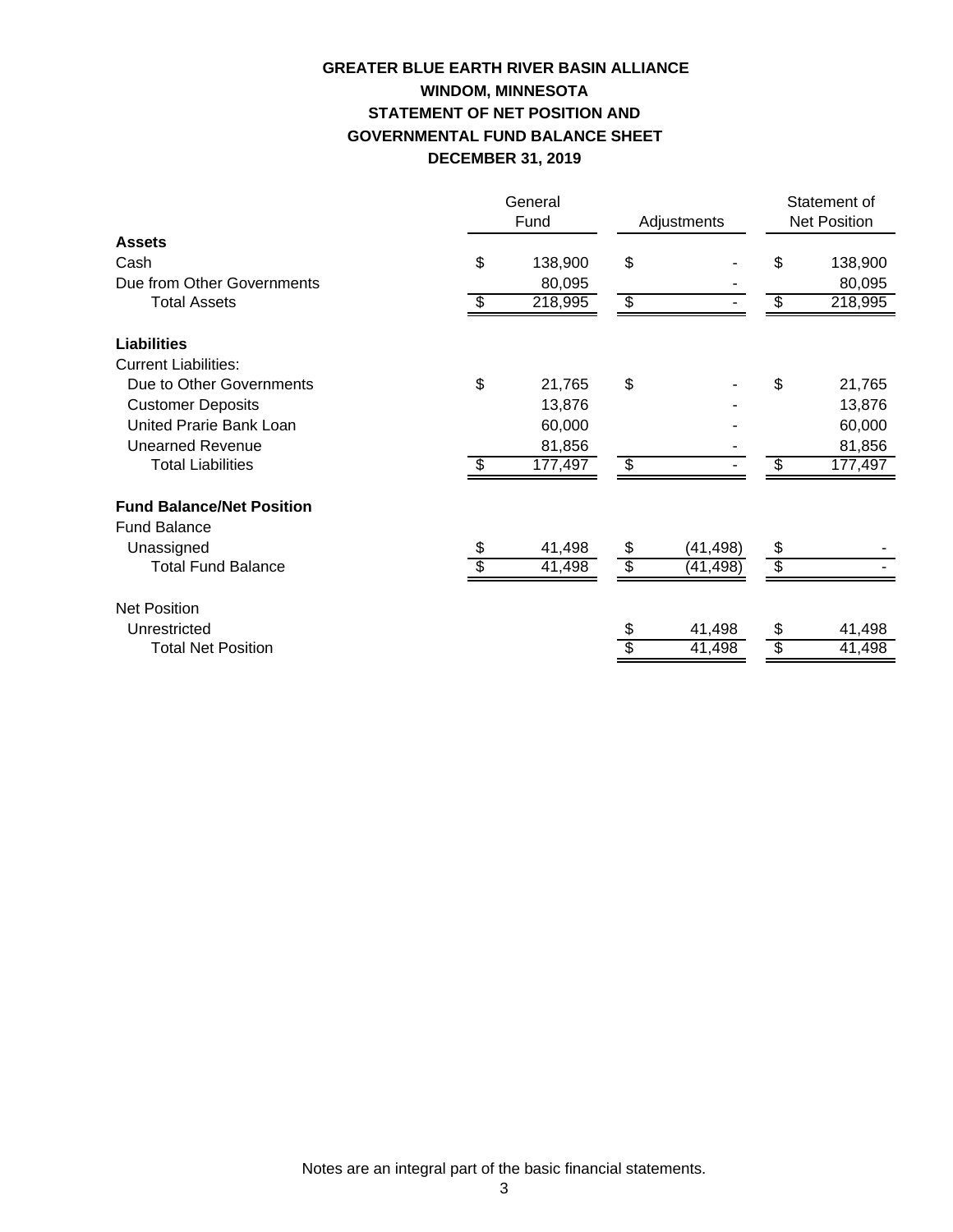# **GREATER BLUE EARTH RIVER BASIN ALLIANCE WINDOM, MINNESOTA STATEMENT OF ACTIVITIES AND GOVERNMENTAL FUND REVENUES, EXPENDITURES AND CHANGES IN FUND BALANCE FOR THE YEAR ENDED DECEMBER 31, 2019**

|                                              | General<br>Fund |         | Adjustments |  | Statement of<br>Activities |         |
|----------------------------------------------|-----------------|---------|-------------|--|----------------------------|---------|
| <b>Revenues</b>                              |                 |         |             |  |                            |         |
| Intergovernmental                            | \$              | 498,407 | \$          |  | \$                         | 498,407 |
| <b>Interest Earnings</b>                     |                 | 94      |             |  |                            | 94      |
| Miscellaneous                                |                 | 265     |             |  |                            | 265     |
| <b>Total Revenues</b>                        |                 | 498,766 | \$          |  | \$.                        | 498,766 |
| <b>Expenditures/Expenses</b>                 |                 |         |             |  |                            |         |
| Conservation                                 |                 |         |             |  |                            |         |
| Current                                      | \$              | 484,559 | \$          |  |                            | 484,559 |
| <b>Total Expenditures/Expenses</b>           | \$              | 484,559 | \$          |  | \$                         | 484,559 |
| Excess of Revenues Over (Under)              |                 |         |             |  |                            |         |
| Expenditures/Expenses                        | \$              | 14,207  | \$          |  | \$                         | 14,207  |
| Fund Balance/Net Position January 1          | \$              | 27,291  | \$          |  | \$                         | 27,291  |
| <b>Fund Balance/Net Position December 31</b> | \$              | 41,498  | \$          |  | \$                         | 41,498  |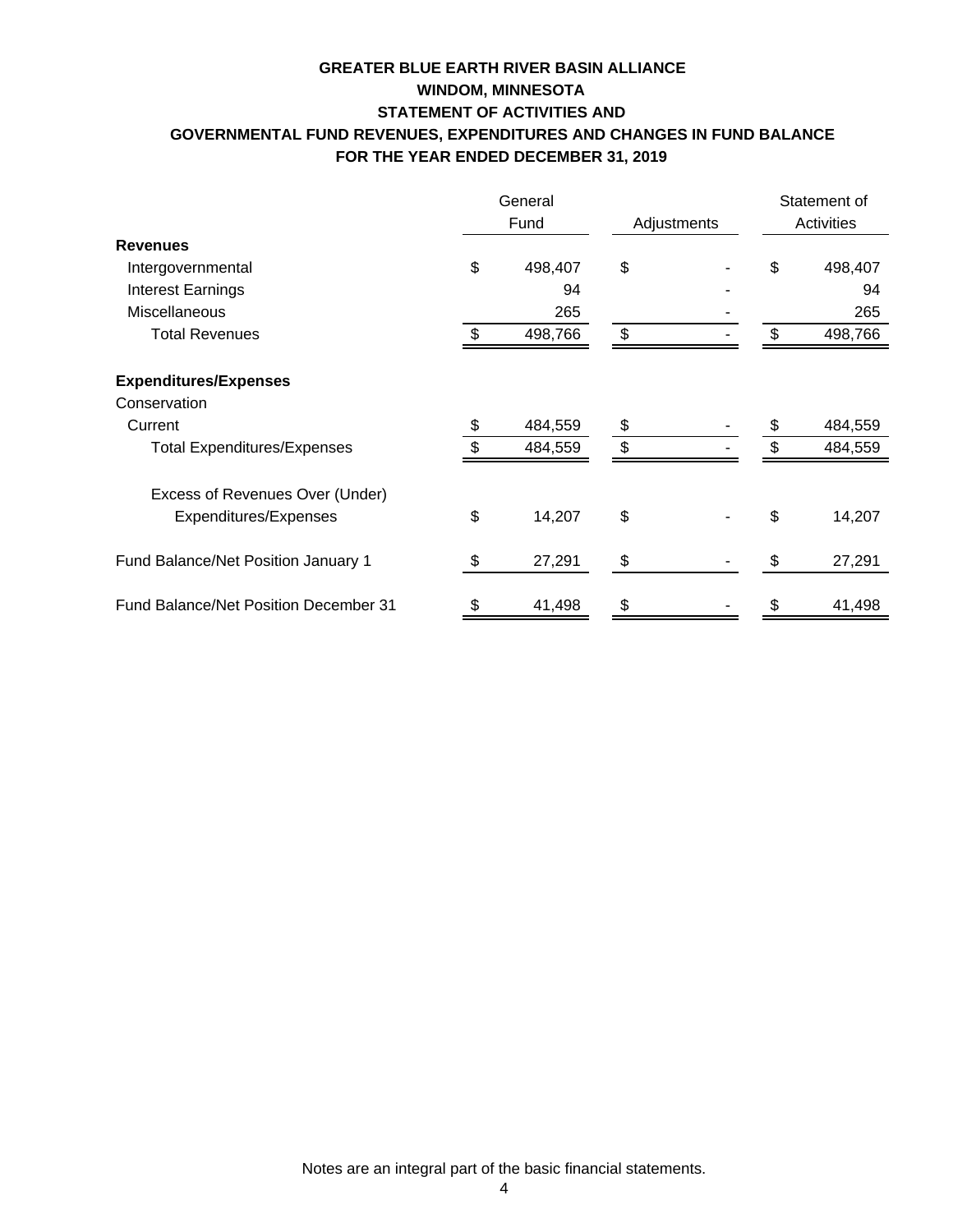#### **Note 1 – Summary of Significant Accounting Policies**

The financial reporting policies of the Greater Blue Earth River Basin Alliance conform to generally accepted accounting principles. The Governmental Accounting Standards Board (GASB) is responsible for establishing GAAP for state and local governments through its pronouncements (statements and interpretations).

#### Financial Reporting Entity

The Greater Blue Earth River Basin Alliance was organized through a joint powers agreement on July 1, 2003 under the provisions of the Minnesota Statute 471.59. The purpose of the organization is to protect and enhance the land and water resources in the Greater Blue Earth River Basin. This is accomplished by coordination implementation programs and activities through grant awards from federal, state, and local entities. Grant applications are submitted on a competitive basis to various sources for land and water conservation activities. The JPB's three revenue sources are member dues, grant awards, and investment earnings. Grant awards represent the majority of the JPB's revenue and expenditures.

Generally accepted accounting principles require that the financial reporting entity include the primary government and component units for which the primary government is financially accountable. Under these principles the JPB does not have any component units.

#### Government-Wide Financial Statements

The government-wide financial statements (i.e. The Statement of Net Position and The Statement of Activities) report information on all of the nonfiduciary activities of the JPB.

The Statement of Activities demonstrates the degree to which the direct expenses of a given function or segment are offset by program revenues. Direct expenses are those that are clearly identifiable with a specific function.

The government-wide financial statements are reported using the economic resources measurement focus and the accrual basis of accounting. Revenues are recorded when earned and expenses are recorded when a liability is incurred, regardless of the timing of cash flows. Grants and similar items are recognized as revenues as soon as all eligibility requirements imposed by the provider have been met.

#### Fund Financial Statements

The government reports the General Fund as its only major governmental fund. The general fund accounts for all financial resources of the government.

Governmental fund financial statements are reported using the current financial resources measurement focus and the modified accrual basis of accounting. Revenues are recognized as soon as they are both measurable and available. Revenues are considered to be available when they are collectible within the current period or soon enough thereafter to pay liabilities of the current period. For this purpose, the JPB considers all revenues, except reimbursement grants, to be available if they are collected within 60 days of the end of the current fiscal period.

Reimbursement grants are considered available if they are collected within one year of the end of the current fiscal period. Expenditures are recorded when a liability is incurred under accrual accounting. However, debt service expenditures are recorded only when payment is due.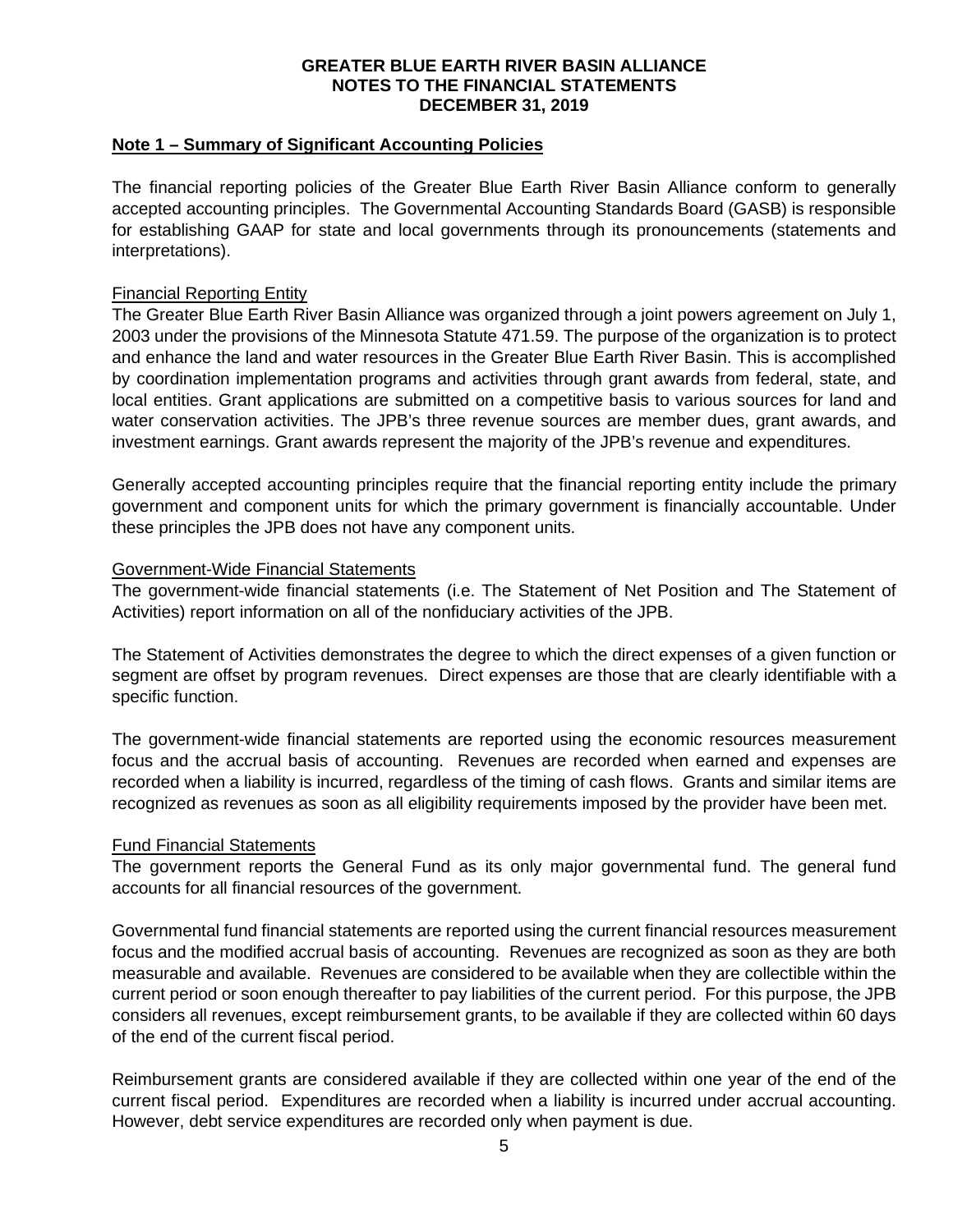Intergovernmental revenues are reported in conformity with the legal and contractual requirements of the individual programs. Generally, grant revenues are recognized when the corresponding expenditures are incurred.

Interest earnings are recognized when earned. Other revenues are recognized when they are received in cash because they usually are not measurable until then.

In accordance with Governmental Accounting Standards Board Statement No. 33, *Accounting and Financial Reporting for Nonexchange Transactions,* revenues for nonexchange transactions are recognized based on the principal characteristics of the revenue. Exchange transactions are recognized as revenue when the exchange occurs.

#### Budget Information

The JPB adopts an estimated revenues and expenditures budget for the general fund. Comparisons of estimated revenues and budgeted expenditures to actual are presented in the financial statements in accordance with generally accepted accounting principles. Amendments to the original budget require Board approval. Appropriations lapse at year-end. The JPB does not use encumbrance accounting.

#### Use of Estimates

The preparation of financial statements in conformity with generally accepted accounting principles requires management to make estimates and assumptions which affect: the reported amounts of assets and liabilities, the disclosure of contingent assets and liabilities at the date of the financial statements, and the reported amounts of revenues and expenditures during the reporting period. Actual results could differ from those estimates.

#### Assets, Liabilities, and Net Position

# Assets

Cash is stated at fair value, except for non-negotiable certificates of deposit, which are on a cost basis and short-term money market investments, which are stated at amortized cost.

Receivables are collectible within one year.

#### Unearned Revenue

Governmental funds and government-wide financial statements report unearned revenue in connection with resources that have been received, but not yet earned.

#### Classification of Net Position

Net position in the government-wide financial statements is classified in the following categories:

Investment in capital assets – the amount of net position representing capital assets net of accumulated depreciation.

Restricted net position – the amount of net position for which external restrictions have been imposed by creditors, grantors, contributors, or laws or regulations of other governments; and restrictions imposed by law through constitutional provisions or enabling legislation.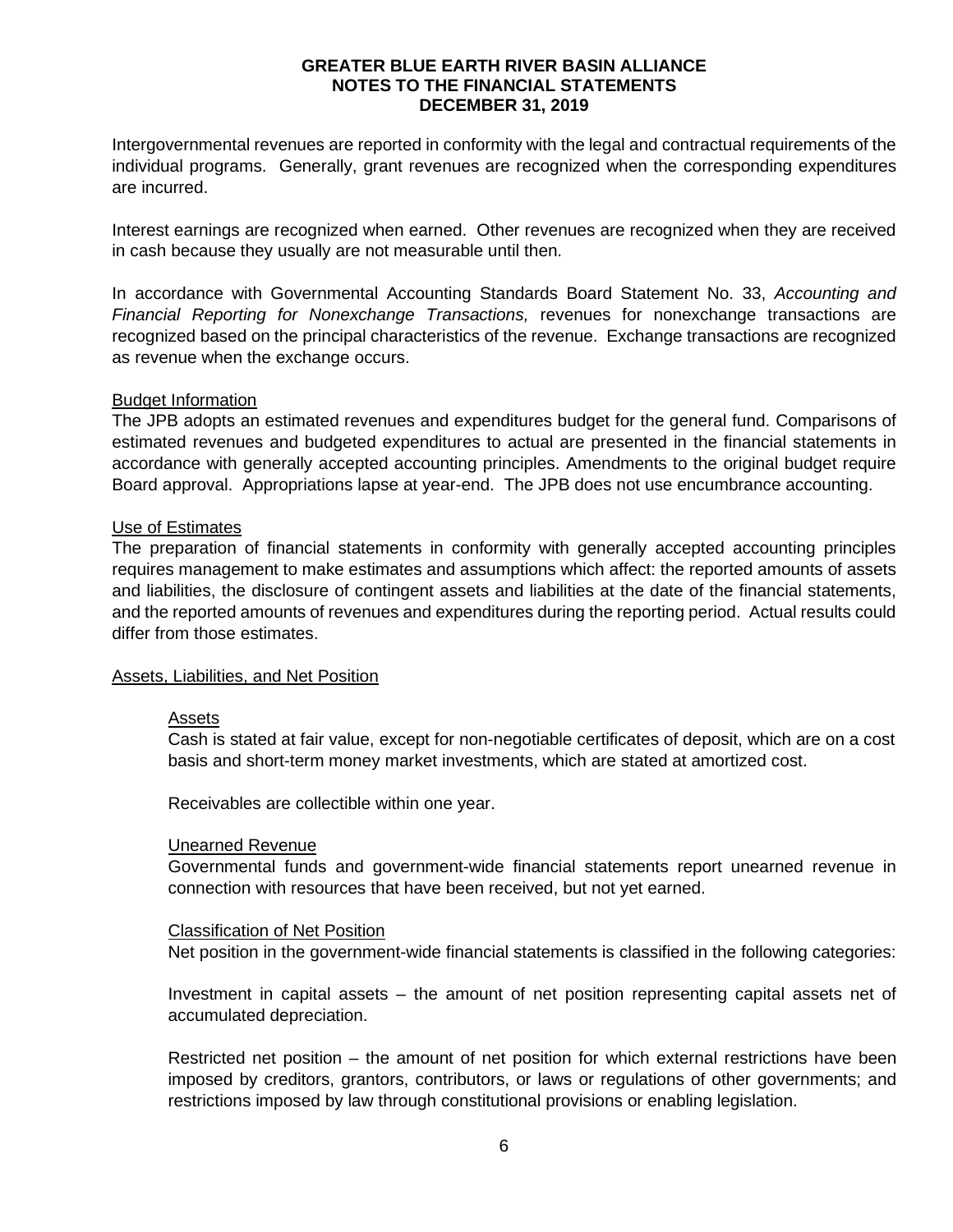Unrestricted net position – the amount of net position that does not meet the definition of restricted or investment in capital assets.

#### Classifications of Fund Balances

Fund balance is divided into five classifications based primarily on the extent to which the JPB is bound to observe constraints imposed upon the use of the resources in the General Fund. The classifications are as follows:

Nonspendable – The non-spendable fund balance category includes amounts that cannot be spent because they are not in spendable form or are legally or contractually required to be maintained intact. The "not in spendable form" criterion includes items that are not expected to be converted to cash.

Restricted – Fund balance is reported as restricted when constraints placed on the use of resources are either externally imposed by creditors (such as through debt covenants), grantors, contributors, or laws or regulations of other governments; or are imposed by law through constitutional provisions or enabling legislation.

Committed – The committed fund balance classification includes amounts that can be used only for the specific purposes imposed by formal action (resolution) of the Board. Those committed amounts cannot be used for any other purposes unless the Board removes or changes the specified use by taking the same type of action (resolution) it employed to previously commit those amounts.

Assigned – Amounts in the assigned fund balance classification the JPB intends to use for specific purposes that do not meet the criteria to be classified as restricted or committed. In the General Fund, assigned amounts represent intended uses established by the Board or the Board Administrator who has been delegated that authority by Board resolution.

Unassigned – Unassigned fund balance is the residual classification for the general fund and includes all spendable amounts not contained in the other fund balance classifications.

The JPB applies restricted resources first when expenditures are incurred for purposes for which either restricted or unrestricted (committed, assigned, and unassigned) amounts are available. Similarly, within unrestricted fund balance, committed amounts are reduced first followed by assigned, and then unassigned amounts when expenditures are incurred for purposes for which amounts in any of the restricted fund balance classifications could be used.

# **Subsequent Events**

In December 2019, a novel strain of coronavirus was reported in Wuhan, China. The World Health Organization has declared the outbreak to constitute a "Public Health Emergency of International Concern." The COVID-19 outbreak is disrupting supply chains and affecting production and sales across a range of industries. The extent of the impact of COVID-19 on the JPB's operational and financial performance will depend on certain developments, including the duration and spread of the outbreak, impact on the JPB's customers, employees and vendors all of which are uncertain and cannot be predicted. At this point, the extent to which COVID-19 may impact the JPB's financial condition or results of operations is uncertain.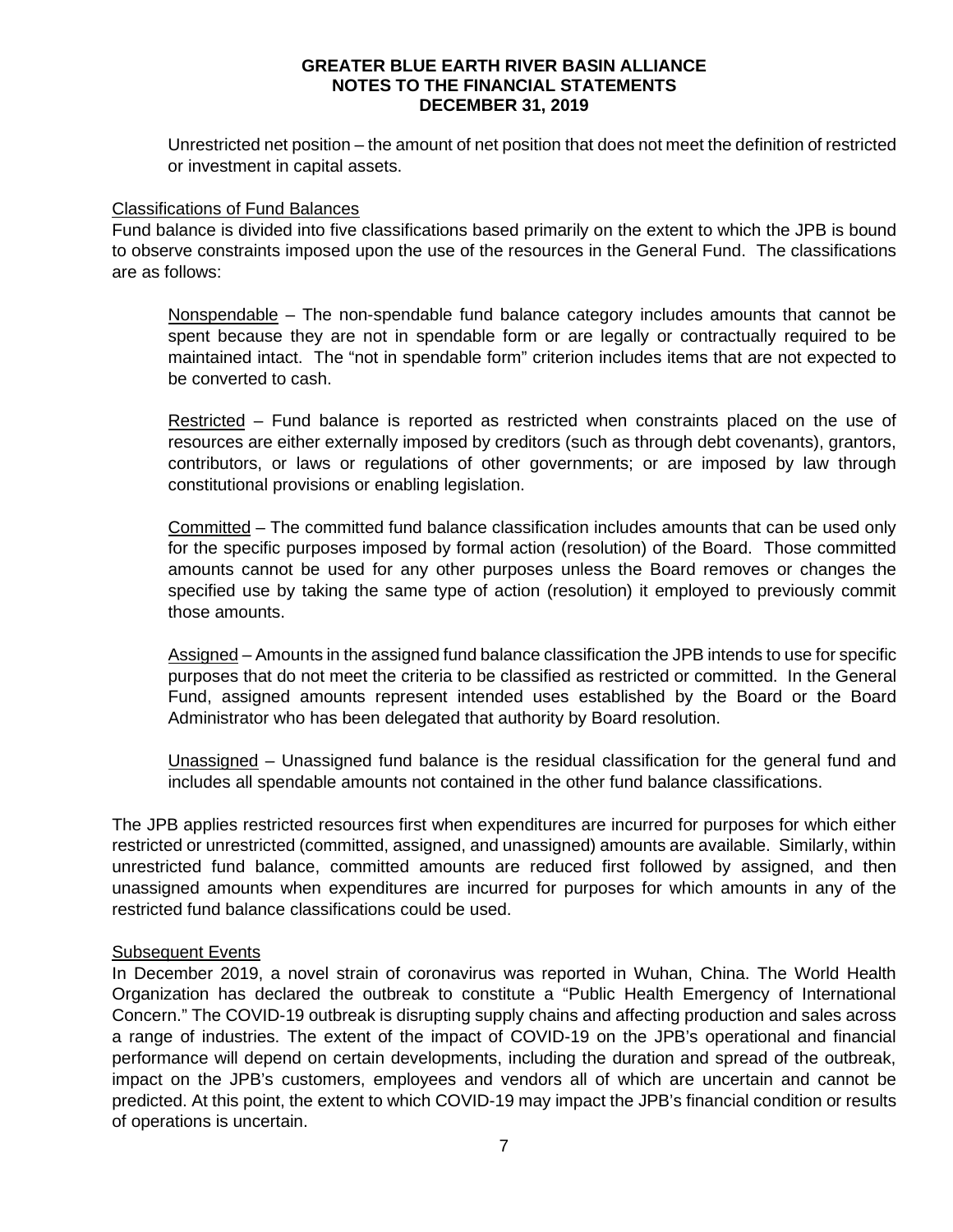In preparing these financial statements, the JPB has evaluated events and transactions for potential recognition or disclosure through October 12, 2020, the date the financial statements were available to be issued.

#### Vacation and Sick Leave

Under the JPB's personnel policies, all employee time is contracted with participating counties or soil and water conservation districts. Employee benefits are paid and accrued by the counties and soil and water conservation districts.

#### Risk Management

The JPB is exposed to various risks of loss related to tort; theft of, damage to, and destruction of assets; errors and omissions; injuries to employees; workers' compensation claims; and natural disasters. Property and casualty liabilities and workers' compensation are insured through Minnesota Counties Intergovernmental Trust. The JPB retains risk for the deductible portion of the insurance. The amounts of these deductibles are considered immaterial to the financial statements.

The Minnesota Counties Intergovernmental Trust is a public entity risk pool currently operated as a common risk management and insurance program for its members. The JPB pays an annual premium based on its annual payroll. There were no significant increases or reductions in insurance from the previous year or settlements in excess of insurance coverage for any of the past three fiscal years.

#### **Note 2 – Detailed Notes**

#### Line of Credit

On April 20, 2019, the JPB signed a line of credit agreement for \$60,000. As of December 31, 2019 the organization had an outstanding balance of \$60,000. The note has an interest rate of 5.00% and matures on April 20, 2020.

#### Unearned Revenue

Unearned revenue represents unearned advances from the Minnesota Board of Water and Soil Resources (BWSR) for administrative service grants and for the cost-share program. Revenues will be recognized when the related program expenditures are recorded. Unearned revenue for the year ended December 31, 2019, consists of the Multi-Purpose Drainage Grant for \$81,856.

#### **Deposits**

Minnesota Statutes 118A.02 and 118A.04 authorize the JPB to designate a depository for public funds and to invest in certificates of deposit. Minnesota Statute 118A.03 requires that all JPB deposits be protected by insurance, surety bond, or collateral. When not covered by insurance or surety bonds, the market value of collateral pledged shall be at least ten percent more than the amount on deposit (plus accrued interest) at the close of the financial institution's banking day.

Authorized collateral includes treasury bills, notes and bonds; issues of U.S. government agencies; general obligations rated "A" or better; revenue obligations rated "AA" or better; irrevocable standard letters of credit issued by the Federal Home Loan Bank; and certificates of deposit. Minnesota Statutes require that securities pledged as collateral be held in safekeeping in a restricted account at the Federal Reserve Bank or in an account at a trust department of a commercial bank or other financial institution that is not owned or controlled by the financial institution furnishing the collateral.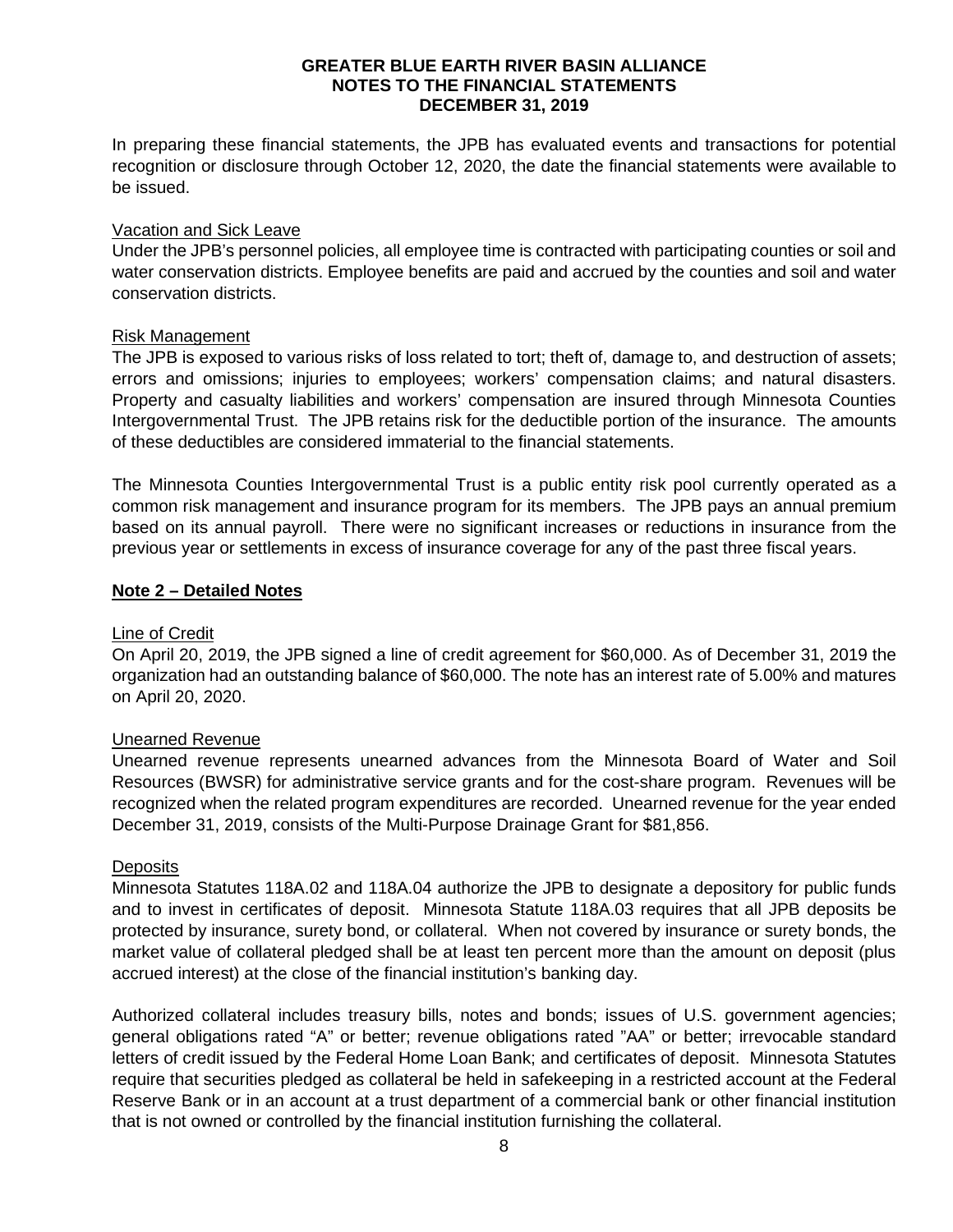# Custodial Credit Risk Deposits

Custodial credit risk is the risk that in the event of a financial institution failure, the JPB's deposits may not be returned to it. The JPB does not have a deposit policy for custodial credit risk. The market value of collateral pledged must equal 110% of deposits not covered by insurance or bonds. The JPB has no additional deposit policies addressing custodial credit risk. As of December 31, 2019, the JPB's deposits were not exposed to custodial credit risk.

# **Note 3 – Operating Leases**

The Cottonwood Soil and Water Conservation District provides office space for the JPB.

# **Note 4 – Stewardship, Compliance and Accountability**

Excess of expenditures over budget – The General Fund had expenditures in excess of budget for the year as follows: Expenditures \$484,559; Budget \$77,902; Excess \$406,657.

#### **Note 5 – Commitments and Contingencies**

The JPB is not aware of any existing or pending lawsuits, claims or other actions in which the JPB is a defendant.

#### **Note 6 – Reconciliation of Fund Balance to Net Position**

| Governmental Fund Balance, January 1       | \$ | 27,291 |
|--------------------------------------------|----|--------|
| Plus: Excess of Revenues Over Expenditures |    | 14,207 |
| Governmental Fund Balance, December 31     | S  | 41,498 |
|                                            |    |        |
| <b>Net Position</b>                        |    | 41,498 |

# **Note 7 – Reconciliation of Change in Fund Balance to Change in Net Position**

| Change in Fund Balance | 14,207 |
|------------------------|--------|
| Change in Net Position | 14,207 |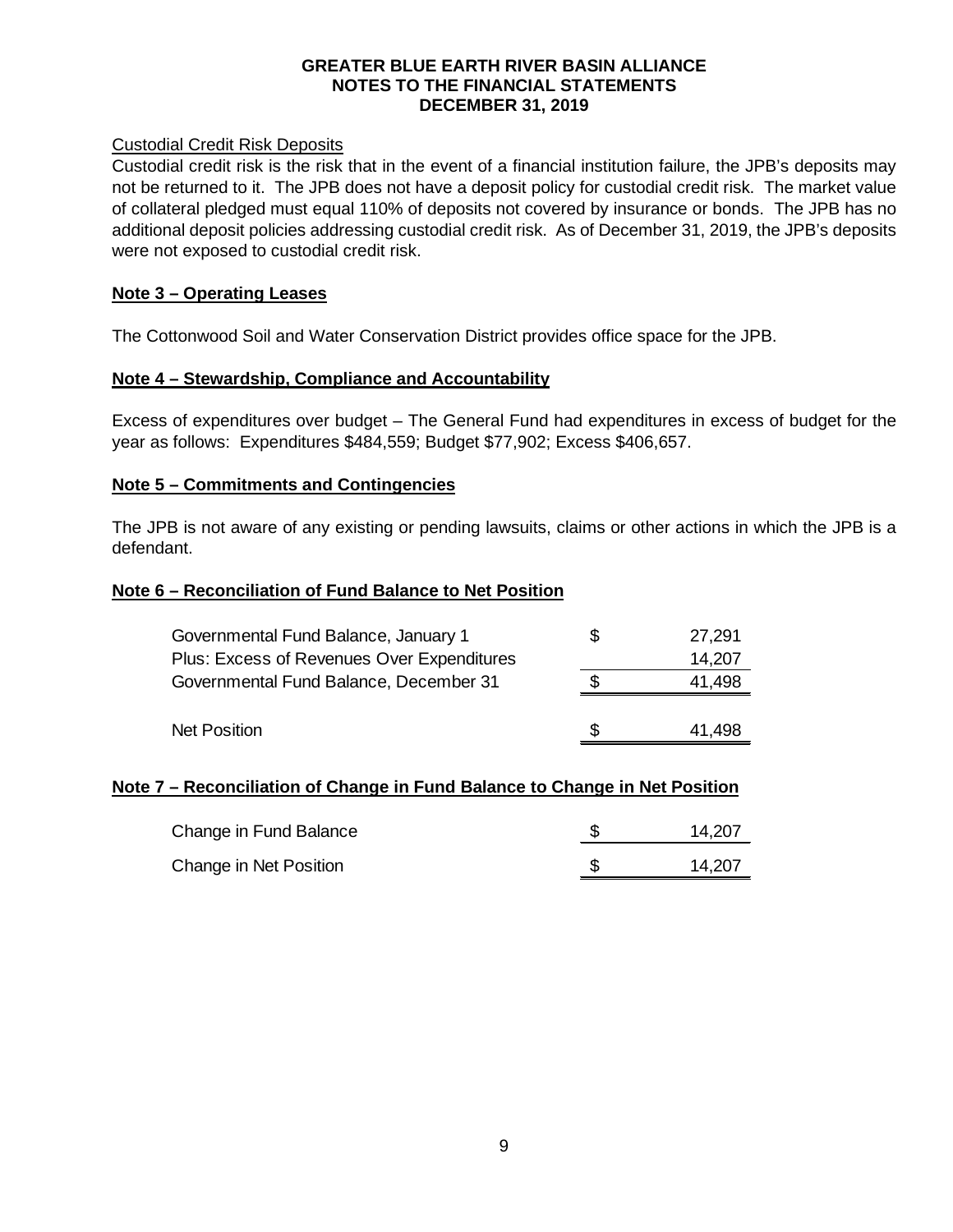# **GREATER BLUE EARTH RIVER BASIN ALLIANCE WINDOM, MINNESOTA BUDGETARY COMPARISON STATEMENT BUDGET AND ACTUAL GENERAL FUND YEAR ENDED DECEMBER 31, 2019**

|                                   | Original/                 |         |        | Variance With |                                           |            |
|-----------------------------------|---------------------------|---------|--------|---------------|-------------------------------------------|------------|
|                                   |                           | Final   |        |               | <b>Final Budget</b>                       |            |
|                                   | <b>Budget</b>             |         | Actual |               | Positive (Neg)                            |            |
| <b>Revenues</b>                   |                           |         |        |               |                                           |            |
| Intergovernmental                 |                           |         |        |               |                                           |            |
| Local                             | \$                        | 42,244  | \$     | 42,244        | \$                                        |            |
| <b>State Grant</b>                |                           | 65,983  |        | 456,163       |                                           | 390,180    |
| Total Intergovernmental           | \$                        | 108,227 | \$     | 498,407       | $\, \, \raisebox{12pt}{$\scriptstyle \$}$ | 390,180    |
| Miscellaneous                     |                           |         |        |               |                                           |            |
| <b>Interest Earnings</b>          | \$                        | 155     | \$     | 94            | \$                                        | (61)       |
| Other                             |                           | 534     |        | 265           |                                           | (269)      |
| <b>Total Miscellaneous</b>        | \$                        | 689     | \$     | 359           | $\, \, \raisebox{12pt}{$\scriptstyle \$}$ | (330)      |
| <b>Total Revenues</b>             | \$                        | 108,916 | \$     | 498,766       | \$                                        | 389,850    |
| <b>Expenditures</b>               |                           |         |        |               |                                           |            |
| <b>District Operations</b>        |                           |         |        |               |                                           |            |
| <b>Contracted Services</b>        | \$                        | 71,243  | \$     | 55,721        | \$                                        | 15,522     |
| Other Services and Charges        |                           | 6,659   |        | 7,480         |                                           | (821)      |
| <b>Total District Operations</b>  | \$                        | 77,902  | \$     | 63,201        | \$                                        | 14,701     |
| <b>Project Expenditures</b>       |                           |         |        |               |                                           |            |
| <b>State</b>                      | \$                        |         | \$     | 421,358       | \$                                        | (421, 358) |
| <b>Total Project Expenditures</b> | \$                        |         | \$     | 421,358       | \$                                        | (421, 358) |
| <b>Total Expenditures</b>         | $\boldsymbol{\mathsf{S}}$ | 77,902  | \$     | 484,559       | \$                                        | (406, 657) |
| Excess of Revenues Over (Under)   |                           |         |        |               |                                           |            |
| Expenditures                      | \$                        | 31,014  | \$     | 14,207        | \$                                        | (16, 807)  |
| Fund Balance - January 1          | \$                        | 27,291  | \$     | 27,291        | \$                                        |            |
| Fund Balance - December 31        | \$                        | 58,305  | \$     | 41,498        | \$                                        | (16, 807)  |

Notes are an integral part of the basic financial statements.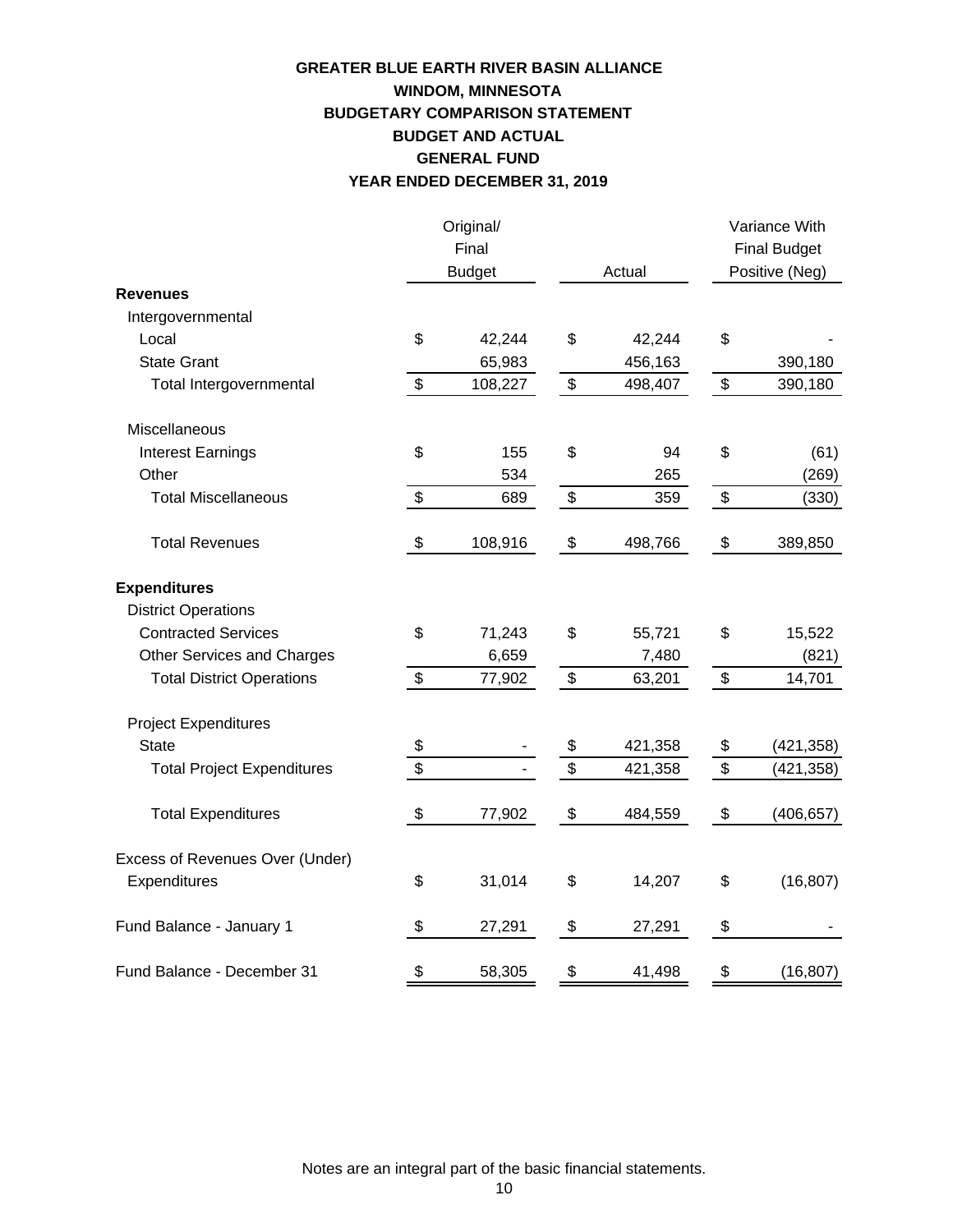# **PETERSON COMPANY LTD.**<br>CERTIFIED PUBLIC ACCOUNTANTS 570 Cherry Drive | Waconia, Minnesota 55387

# **INDEPENDENT AUDITOR'S REPORT ON MINNESOTA LEGAL COMPLIANCE**

To the Board of Supervisors Greater Blue Earth River Basin Alliance Windom, Minnesota

We have audited, in accordance with auditing standards generally accepted in the United States of America, and the standards applicable to financial audits contained in *Government Auditing Standards*, issued by the Comptroller General of the United States the financial statements of the governmental activities and the general fund of Greater Blue Earth River Basin Alliance of Windom, Minnesota, as of and for the year ended December 31, 2019, and the related notes to the financial statements, which collectively comprise the Greater Blue Earth River Basin Alliance's basic financial statements, and have issued our report thereon dated October 12, 2020.

In connection with our audit, nothing came to our attention that caused us to believe that the Greater Blue Earth River Basin Alliance failed to comply with the provisions of the contracting and bidding, deposits and investments, conflicts of interest, claims and disbursements, miscellaneous provisions, and tax increment financing sections of the *Minnesota Legal Compliance Audit Guide for Political Subdivisions, promulgated by the State Auditor pursuant to Minnesota Statutes 6.65,* insofar as they relate to accounting matters. However, our audit was not directed primarily toward obtaining the knowledge of such noncompliance. Accordingly, had we performed additional procedures; other matters may have come to our attention regarding the Greater Blue Earth River Basin Alliance's noncompliance with the above referenced provisions.

The purpose of this report is solely to describe the scope of our testing of compliance and the results of that testing, and not to provide an opinion on compliance. Accordingly, this communication is not suitable for any other purpose.

*Peterson Company Ltd*

PETERSON COMPANY LTD Certified Public Accountants Waconia, Minnesota

October 12, 2020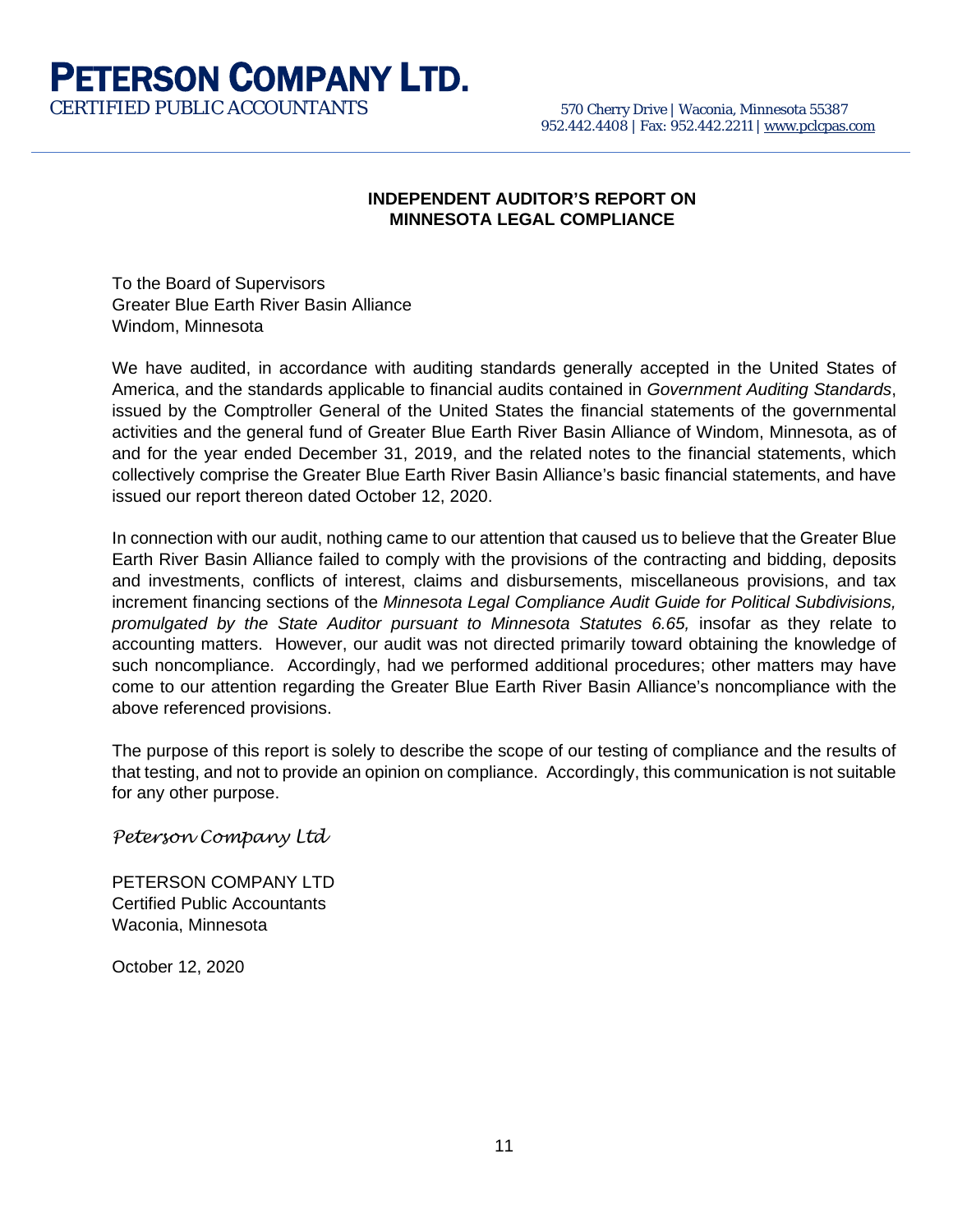# **INDEPENDENT AUDITOR'S REPORT ON INTERNAL CONTROL OVER FINANCIAL REPORTING AND ON COMPLIANCE AND OTHER MATTERS BASED ON AN AUDIT OF FINANCIAL STATEMENTS PERFORMED IN ACCORDANCE WITH GOVERNMENT AUDITING STANDARDS**

To the Board of Supervisors Greater Blue Earth River Basin Alliance Windom, Minnesota

We have audited, in accordance with the auditing standards generally accepted in the United States of America and the standards applicable to financial audits contained in *Government Auditing Standards*  issued by the Comptroller General of the United States*,* the financial statements of the governmental activities of Greater Blue Earth River Basin Alliance, Windom, Minnesota, as of and for the year ended December 31, 2019, and the related notes to the financial statements, which collectively comprise Greater Blue Earth River Basin Alliance's basic financial statements, and have issued our report thereon dated October 12, 2020.

# **Internal Control Over Financial Reporting**

In planning and performing our audit of the financial statements, we considered Greater Blue Earth River Basin Alliance's internal control over financial reporting to determine the audit procedures that are appropriate in the circumstances for the purpose of expressing our opinions on the financial statements, but not for the purpose of expressing an opinion on the effectiveness of Greater Blue Earth River Basin Alliance's internal control over financial reporting. Accordingly, we do not express an opinion on the effectiveness of Greater Blue Earth River Basin Alliance's internal control over financial reporting.

A deficiency in internal control over financial reporting exists when the design or operation of a control does not allow management or employees, in the normal course of performing their assigned functions, to prevent, or detect and correct, misstatements on a timely basis. A material weakness is a deficiency, or combination of deficiencies, in internal control over financial reporting such that there is a reasonable possibility that a material misstatement of the entity's financial statements will not be prevented or detected and corrected on a timely basis.

A significant deficiency is a deficiency, or a combination of deficiencies, in internal control over financial reporting that is less severe than a material weakness, yet important enough to merit attention by those charged with governance. We consider the deficiency in internal control as described in the accompanying Schedule of Findings and Responses as item 2019-001 to be a significant deficiency.

Our consideration of internal control over financial reporting was for the limited purpose described in the first paragraph of this section and was not designed to identify all deficiencies in internal control over financial reporting that might be material weaknesses or significant deficiencies. Given these limitations, during our audit we did not identify any deficiencies in internal control over financial reporting that we consider to be material weaknesses. However, material weaknesses may exist that have not been identified.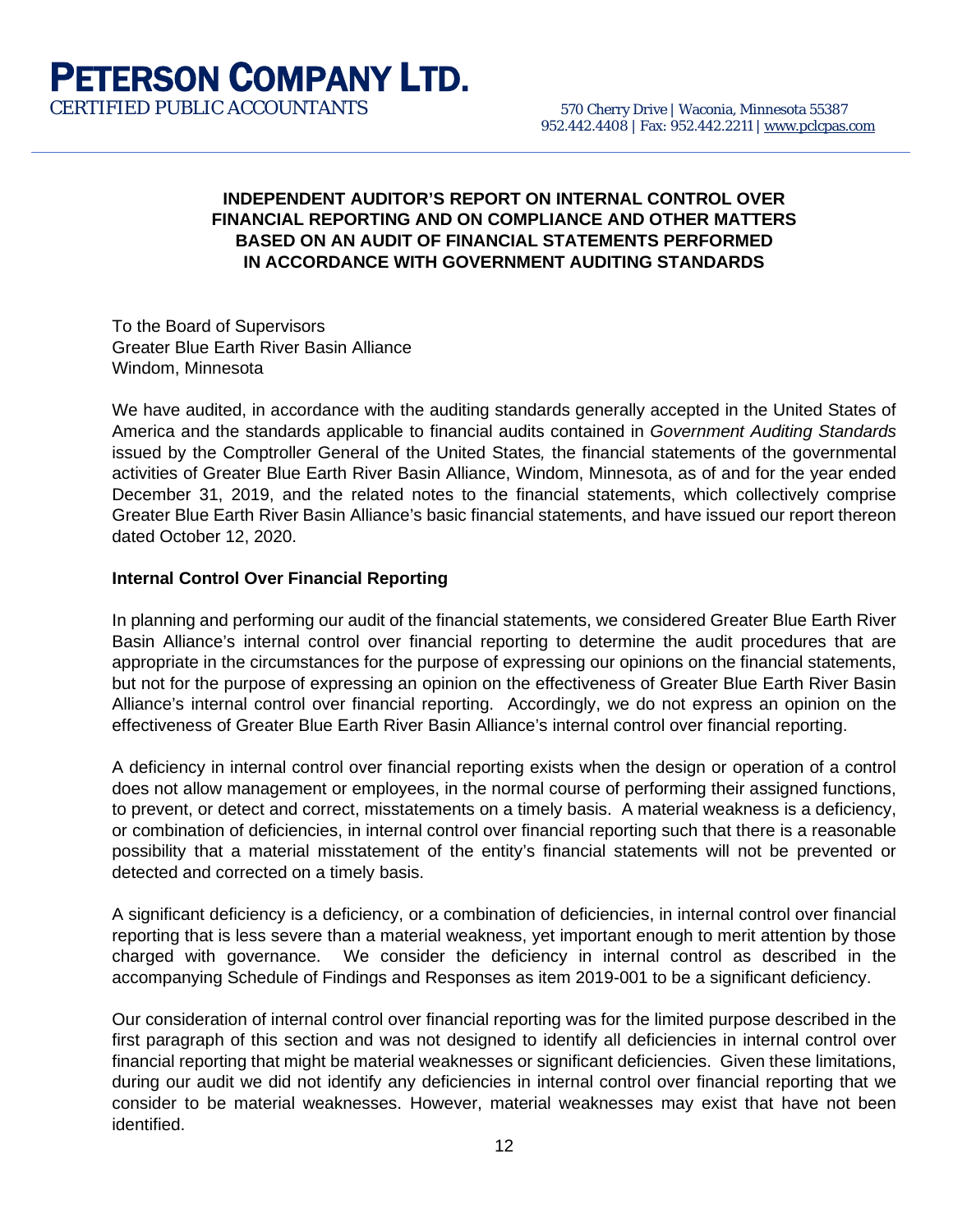# **Compliance and Other Matters**

As part of obtaining reasonable assurance about whether Greater Blue Earth River Basin Alliance's financial statements are free from material misstatement, we performed tests of its compliance with certain provisions of laws, regulations, contracts, and grant agreements, noncompliance with which could have a direct and material effect on the determination of financial statement amounts. However, providing an opinion on compliance with those provisions was not an objective of our audit, and accordingly, we do not express such an opinion. The results of our tests disclosed no instances of noncompliance or other matters that are required to be reported under *Government Auditing Standards*.

# **Greater Blue Earth River Basin Alliance's Response to Findings**

Greater Blue Earth River Basin Alliance's response to the findings identified in our audit is described in the accompanying Schedule of Findings and Responses. The Greater Blue Earth River Basin Alliance's response was not subjected to the auditing procedures applied in the audit of the financial statements and, accordingly, we express no opinion on it.

# **Purpose of this Report**

The purpose of this report is solely to describe the scope of our testing of internal control over financial reporting and compliance and the results of that testing, and not to provide an opinion on the effectiveness of the entity's internal control over financial reporting or on compliance. This report is an integral part of an audit performed in accordance with *Government Auditing Standards* in considering the entity's internal control and compliance. Accordingly, this communication is not suitable for any other purpose.

*Peterson Company Ltd*

PETERSON COMPANY LTD Certified Public Accountants Waconia, Minnesota

October 12, 2020